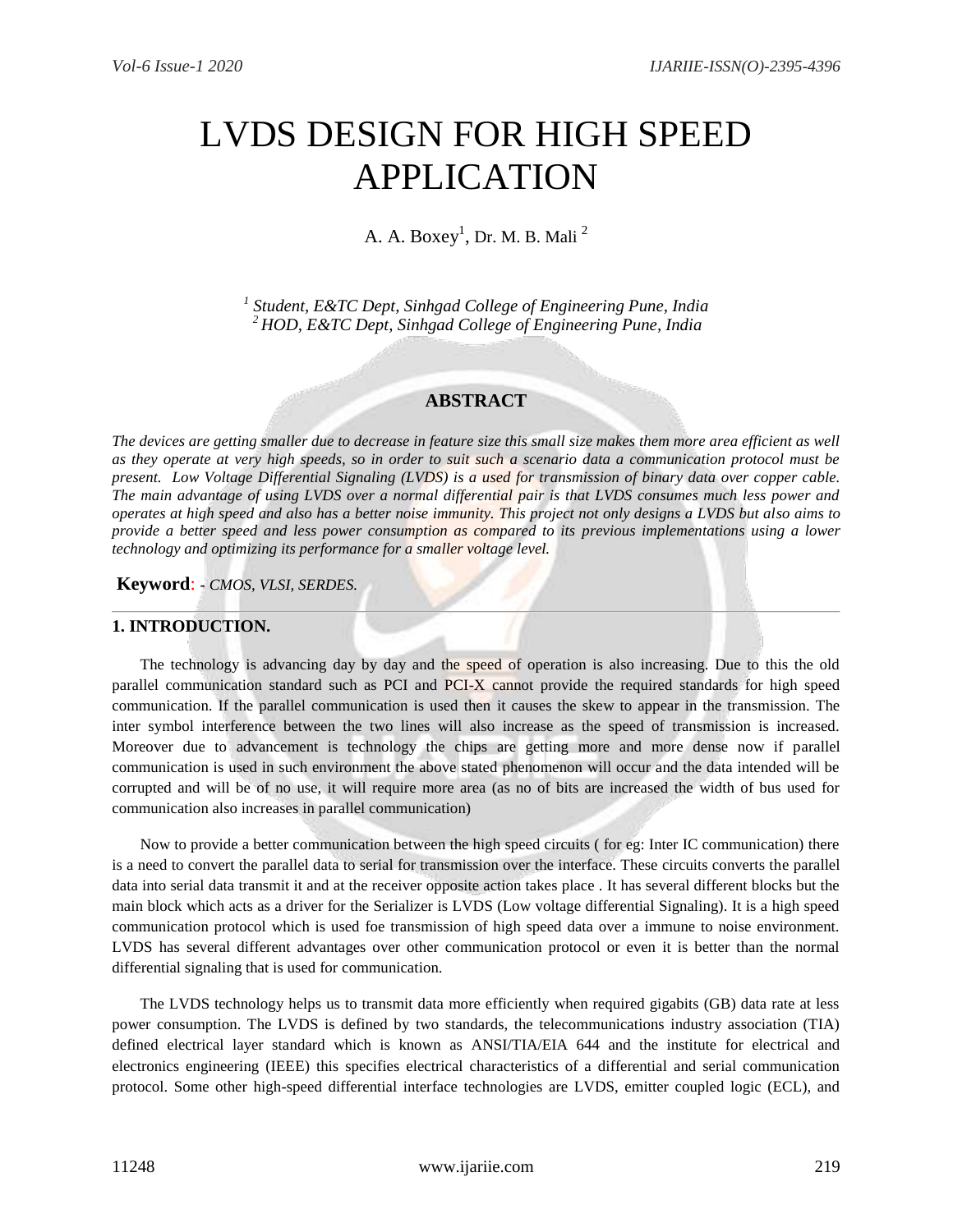current mode logic (CML). But due to the use of differential signaling LVDS data transmission technique reduces electromagnetic interference (EMI).

LVDS transmits the information as difference between the voltages of two wires; these two voltages are compared at the receiver to determine whether the information send is one or zero. Transmitter here is provided with the constant current source of 3.5mA and the direction of current determines the data passing through the wire. The current passes through 100 to 120 ohms at the receiving end, this resistor is equal to the characteristics impedance of the wire which is used for transmission and then returns in the opposite direction via the other wire. This current then passes through the resistor with voltage drop of 3.5mv. Basic structure of LVDS is shown in fig-1.



**Fig -1**: Low Voltage Differential Signaling [3]

LVDS reduces noise because there is tight coupling provided between the two wires. Moreover when the current passes through the two wires, the direction of flow is opposite due to which the noise or EMI developed on the wire are opposite in field and will appear as a common mode noise to the receiver. As field is opposite and coupling is tight between the wires the EMI cancels each other. Due to this the receiver is unaffected by this noise as receiver senses the difference between the two wires and voltages changes on both wires will be same.

As LVDS is supplied with the constant current source the power consumption remains the same for very high operating speeds. Ground bounce effect is not present in the LVDS which is generally present in the single ended termination of the lines where the current requirements are different for transmission of one and zero.

LVDS technology features include:

- 1. High-speed transmission capabilities up to 2 Gbps
- 2. Low voltage, low power consumption
- 3. Low noise radiation
- 4. Significant interference immunity due to differential signaling

LVDS has many benefits over traditional single-ended signaling topologies like parallel LVTTL/LVCMOS .The main benefits include EMI (electromagnetic interference) reduction, faster data rates, extended transmission distances, and cost/convenience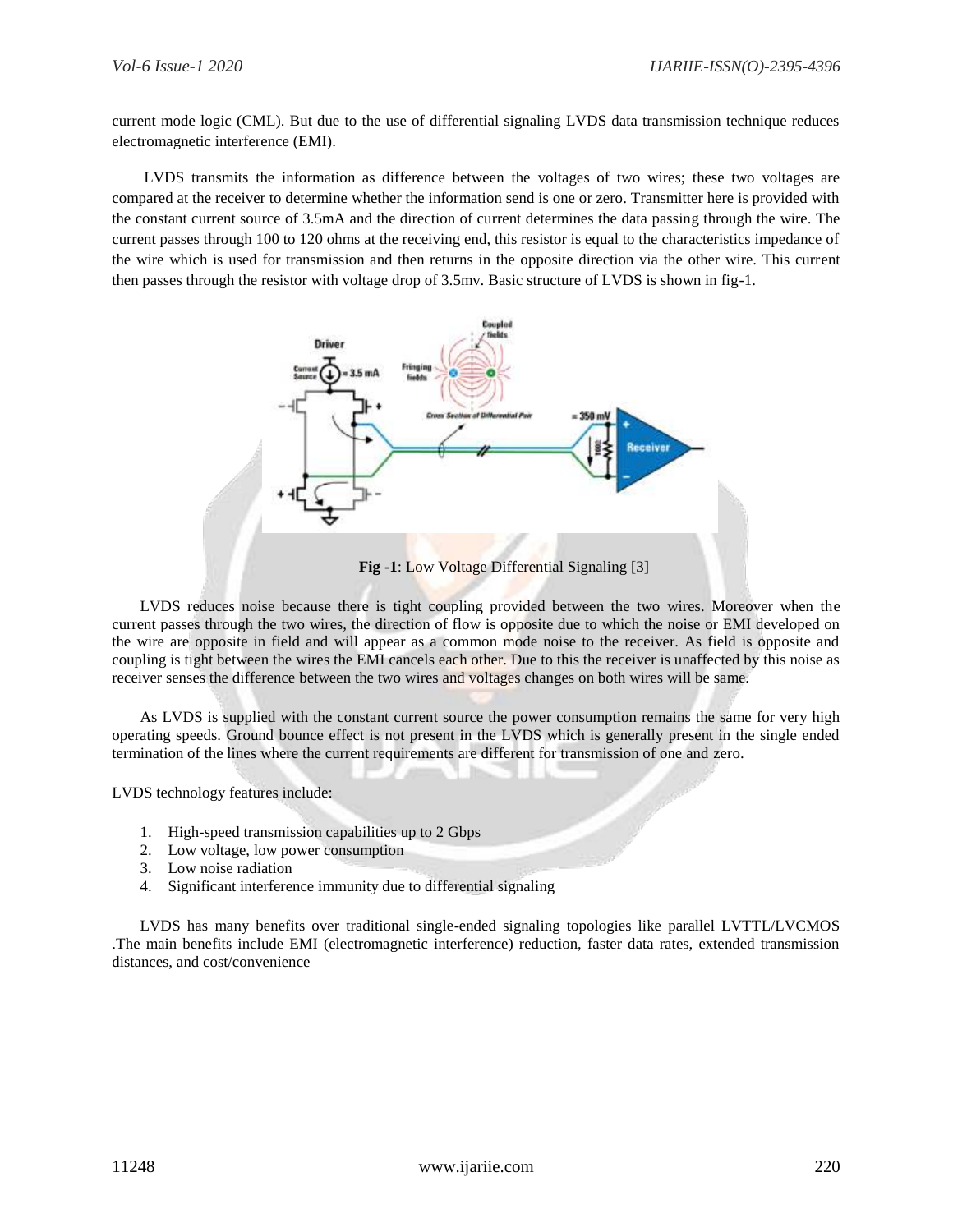## **2. PROPOSED LVDS CIRCUIT.**

The proposed circuit of LVDS will use a PRBS (Pseudorandom Binary Sequence) which will emitted the data sequence at high speed which will be used to transmit. The Cascode Current mirror is used to provide the constant current source for the proper operation of LVDS. The driver is a differential signaling which will be based on the bits provided by PRBS.



**Fig-2**: Proposed Diagram.

#### **2.1 PRBS (Pseudorandom Binary Sequence)**

PRBS Sequence generator finds application in testing circuits such as BIST. What it basically does is generates a pattern with the help of pulse generator which is pseudo random in nature. Generally while used of specialized purpose or application such as encryption of data it is generated by certain algorithm. These computer algorithms are very complex to determine and to decrypt thus providing a good encryption for the security purposes. But the application of this PRBS here is just to emit the high speed data sequence already present in order to validate the operation of the circuit. The fig below shows a way in which a PRBS is implemented.



#### **2.2 Cascode current mirror**

The low power has different requirements than normal circuits. So in order to meet those requirements different methods have been developed. The Cascode current mirror is used to convert the supply voltage to current and then providing that constant current to the transmitter for its operation. Initially, the basic current mirrors are used for biasing purpose. The cascade current mirror has been designed to improve the O/P resistance and channel length modulation by keeping V $ds8 = Vds7$  Fig-4 shows the basic cascode current mirror. Due to cascade arrangement of MOS in current mirror circuit offers high gain and bandwidth. The reference current  $Iref$  is defined as

$$
I_{ref} = \frac{(w/l)_{7} (1 + \lambda v_{ds7})}{(w/l)_{8} (1 + \lambda v_{ds8})}
$$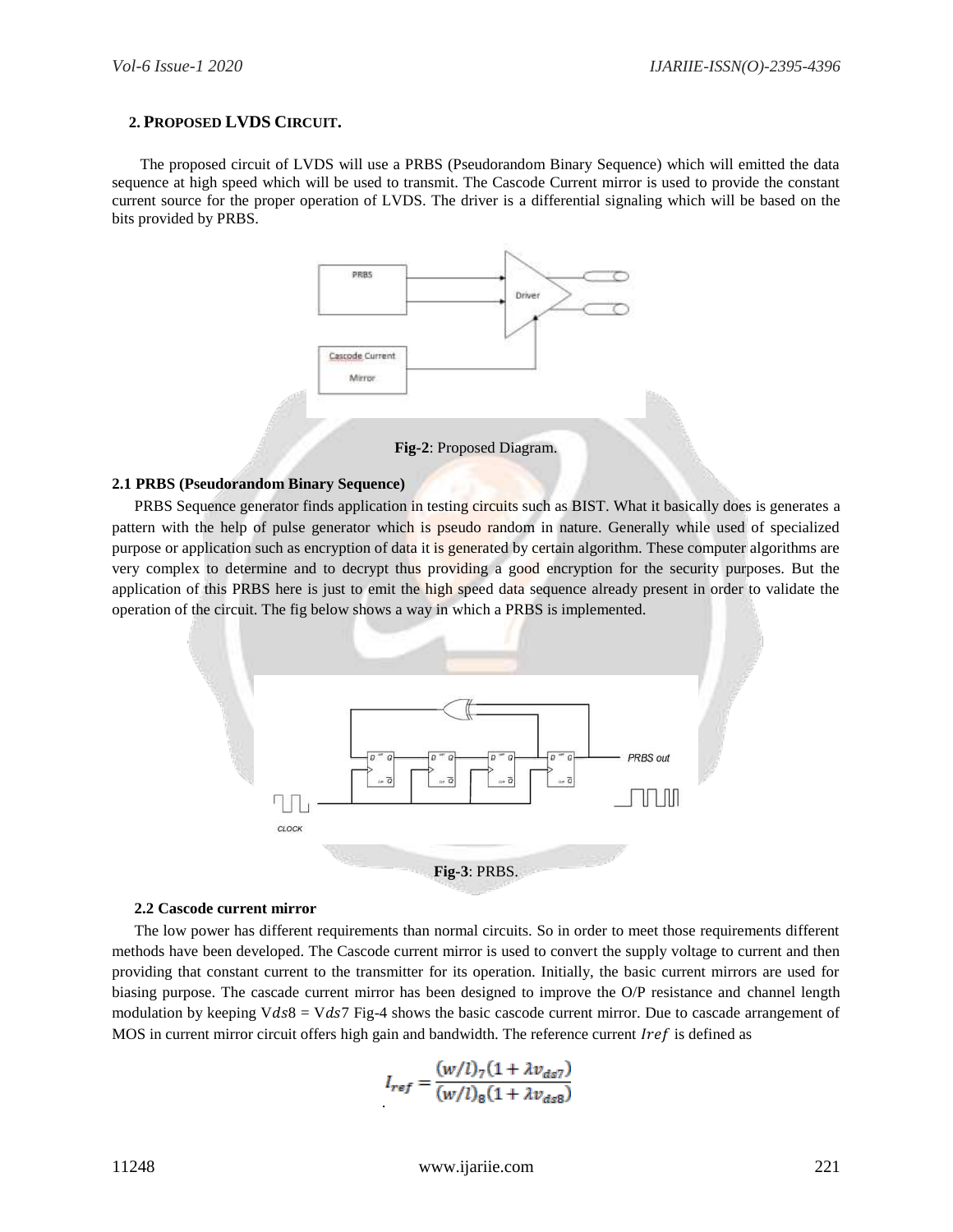

**Fig-4**: Current Mirror.

## **2.2 Circuit diagram.**

The complete schematic of this LVDS transmitter has been illustrated in Fig. 5.This circuit works as current mirroring switch as well as sinking and sourcing for currents that flows to transmit the data on the transmission lines. Here, MOS M1-M4 are arranged in bridge form. If MOS M1 and M4 are OFF then M2 and M3 switches are ON and MOS M1 and M4 will be ON together when  $Vin=$  HIGH and M2 and M3 will be ON when Vin= LOW. This transmitted data will arrive at the receiver and will be compared based on the eye diagrams. Layout will be generated for such device and will be compared with previous work stated in [2].



# **3. RESULTS**

## **3.1 PRBS Generator.**

The PRBS Generator is designed using TSPC D- flip flop these types of flip flops are suitable for high speed applications. PRBS generators are mainly used to provide a input for testing which seems random but truly isn't. The main difference between the random and pseudorandom pattern is pseudorandom pattern can be generated repeatedly and output is checked based on the pattern generated. The fig 6.1 shows the output of the PRBS generator implemented in DSCH.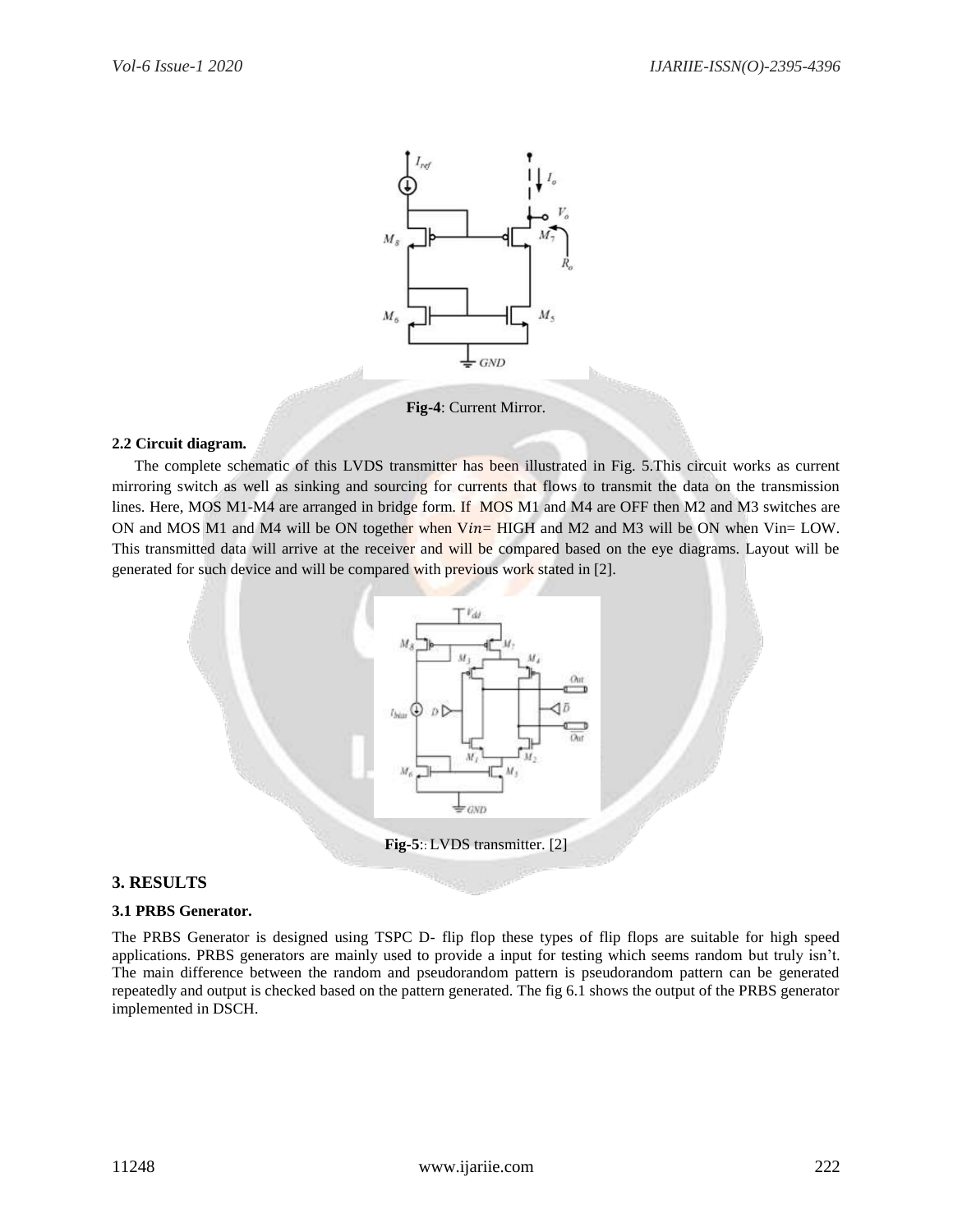

# **Fig-7**: PRBS Layout.

## **3.2 Transmitter Circuit**.

The transmitter circuit is implemented using ADS software and the working is validated with the help of signal integrity and eye diagram . Open eye ensures the signal has less distortion and can be used for decoding purpose by the next stage. The fig 8 shows the eye diagram of the output for 300 Mhz .



#### **Fig-8**: Transmitter Output 300Mhz

Transmitter circuit was also tested for the signal integrity for the frequencies above 300 Mhz and it performed satisfactorily for the different frequencies that Eye diagrams are shown in fig 9.